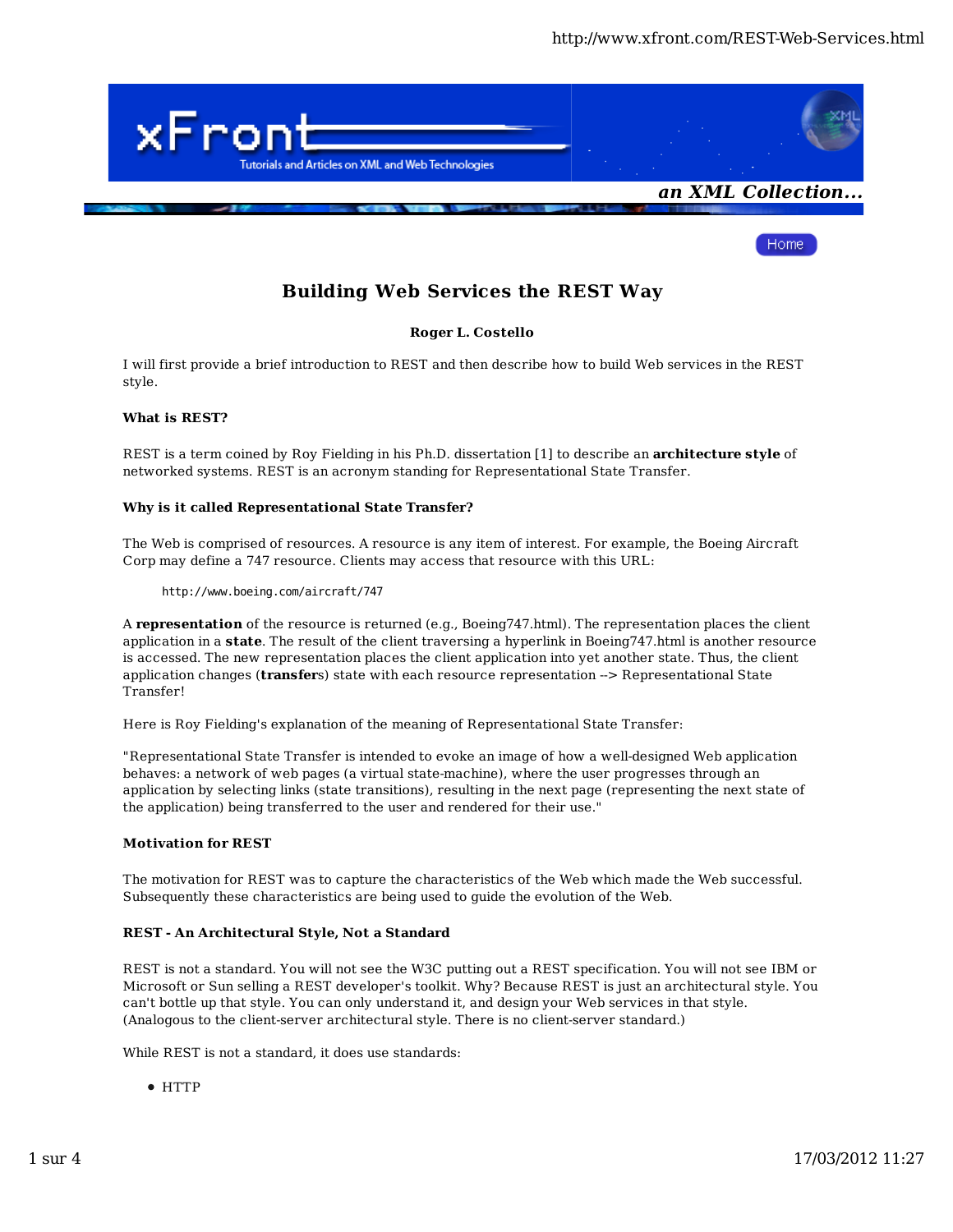- URL
- XML/HTML/GIF/JPEG/etc (Resource Representations)
- text/xml, text/html, image/gif, image/jpeg, etc (MIME Types)

#### **The Classic REST System**

The Web is a REST system! Many of those Web services that you have been using these many years book-ordering services, search services, online dictionary services, etc - are REST-based Web services. Alas, you have been using REST, building REST services and you didn't even know it.

REST is concerned with the "big picture" of the Web. It does not deal with implementation details (e.g., using Java servlets or CGI to implement a Web service). So let's look at an example of creating a Web service from the REST "big picture" perspective.

#### **Parts Depot Web Services**

Parts Depot, Inc (**fictitious company**) has deployed some web services to enable its customers to:

- get a list of parts
- get detailed information about a particular part
- submit a Purchase Order (PO)

Let's consider how each of these services are implemented in a RESTful fashion.

#### **Get Parts List**

The web service makes available a URL to a parts list resource. For example, a client would use this URL to get the parts list:

http://www.parts-depot.com/parts

Note that "how" the web service generates the parts list is completely transparent to the client. All the client knows is that if he/she submits the above URL then a document containing the list of parts is returned. Since the implementation is transparent to clients, Parts Depot is free to modify the underlying implementation of this resource without impacting clients. This is **loose coupling**.

Here's the document that the client receives:

```
<?xml version="1.0"?>
<p:Parts xmlns:p="http://www.parts-depot.com" 
          xmlns:xlink="http://www.w3.org/1999/xlink">
       <Part id="00345" xlink:href="http://www.parts-depot.com/parts/00345"/>
       <Part id="00346" xlink:href="http://www.parts-depot.com/parts/00346"/>
       <Part id="00347" xlink:href="http://www.parts-depot.com/parts/00347"/>
       <Part id="00348" xlink:href="http://www.parts-depot.com/parts/00348"/>
</p:Parts>
```
[Assume that through content negotiation the service determined that the client wants the representation as XML (for machine-to-machine processing).] Note that the parts list has links to get detailed info about each part. This is a key feature of REST. The client transfers from one state to the next by examining and choosing from among the alternative URLs in the response document.

## **Get Detailed Part Data**

The web service makes available a URL to each part resource. Example, here's how a client requests part 00345:

http://www.parts-depot.com/parts/00345

Here's the document that the client receives: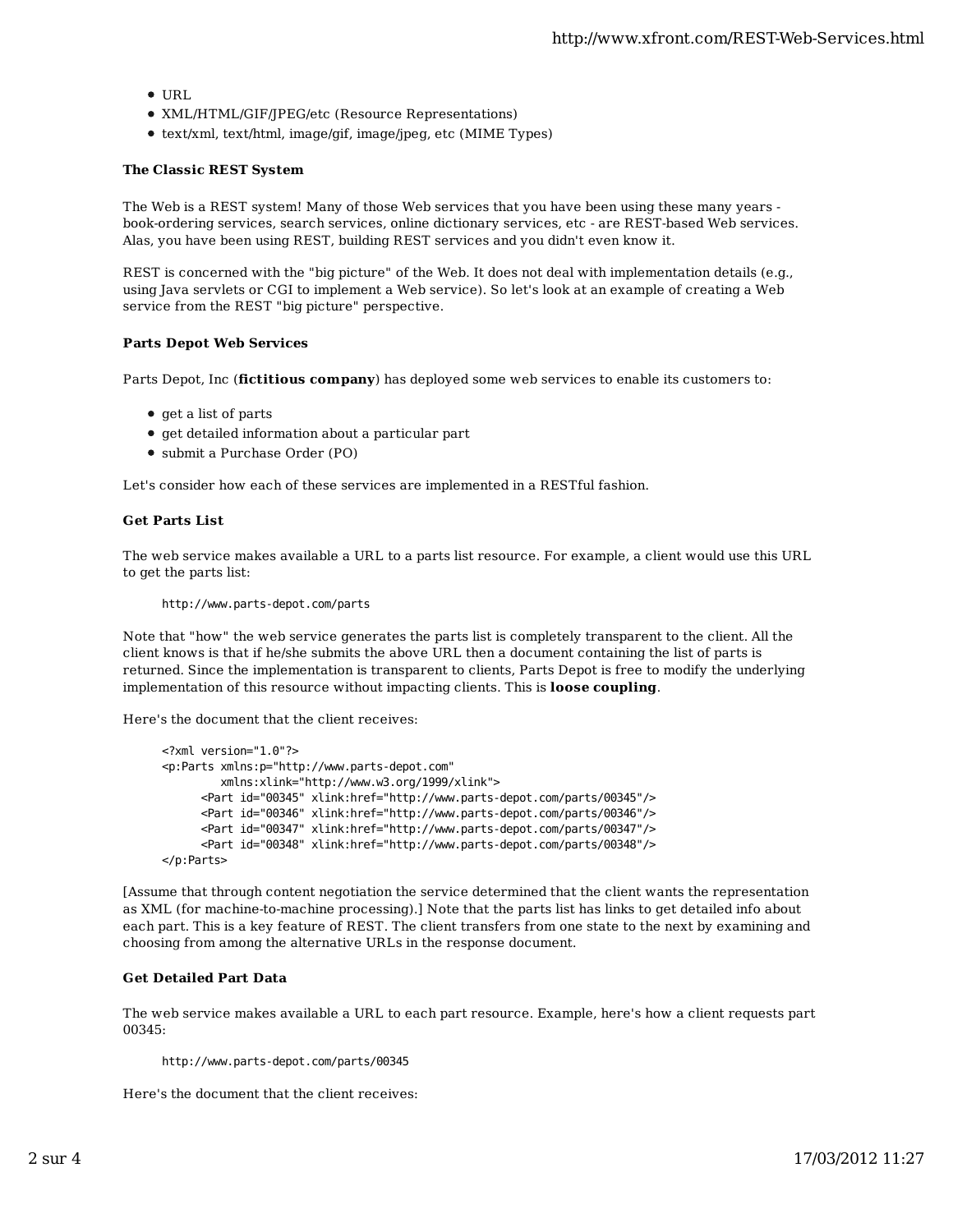```
<?xml version="1.0"?>
<p:Part xmlns:p="http://www.parts-depot.com" 
         xmlns:xlink="http://www.w3.org/1999/xlink">
       <Part-ID>00345</Part-ID>
      <Name>Widget-A</Name>
      <Description>This part is used within the frap assembly</Description>
      <Specification xlink:href="http://www.parts-depot.com/parts/00345/specification"/>
      <UnitCost currency="USD">0.10</UnitCost>
      <Quantity>10</Quantity>
</p:Part>
```
Again observe how this data is linked to still more data - the specification for this part may be found by traversing the hyperlink. Each response document allows the client to drill down to get more detailed information.

# **Submit PO**

The web service makes available a URL to submit a PO. The client creates a PO instance document which conforms to the PO schema that Parts Depot has designed (and publicized in a WSDL document). The client submits PO.xml as the payload of an HTTP POST.

The PO service responds to the HTTP POST with a URL to the submitted PO. Thus, the client can retrieve the PO any time thereafter (to update/edit it). The PO has become a piece of information which is shared between the client and the server. The shared information (PO) is given an address (URL) by the server and is exposed as a Web service.

#### **Logical URLs versus Physical URLs**

A resource is a conceptual entity. A representation is a concrete manifestation of the resource. This URL:

#### http://www.parts-depot.com/parts/00345

is a logical URL, not a physical URL. Thus, there doesn't need to be, for example, a static HTML page for each part. In fact, if there were a million parts then a million static HTML pages would not be a very attractive design.

[Implementation detail: Parts Depot could implement the service that gets detailed data about a particular part by employing a Java Servlet which parses the string after the host name, uses the part number to query the parts database, formulate the query results as XML, and then return the XML as the payload of the HTTP response.]

As a matter of style URLs should not reveal the implementation technique used. You need to be free to change your implementation without impacting clients or having misleading URLs.

## **REST Web Services Characteristics**

Here are the characteristics of REST:

- Client-Server: a pull-based interaction style: consuming components pull representations.
- Stateless: each request from client to server must contain all the information necessary to understand the request, and cannot take advantage of any stored context on the server.
- Cache: to improve network efficiency responses must be capable of being labeled as cacheable or non-cacheable.
- Uniform interface: all resources are accessed with a generic interface (e.g., HTTP GET, POST, PUT, DELETE).
- Named resources the system is comprised of resources which are named using a URL.
- Interconnected resource representations the representations of the resources are interconnected using URLs, thereby enabling a client to progress from one state to another.
- Layered components intermediaries, such as proxy servers, cache servers, gateways, etc, can be